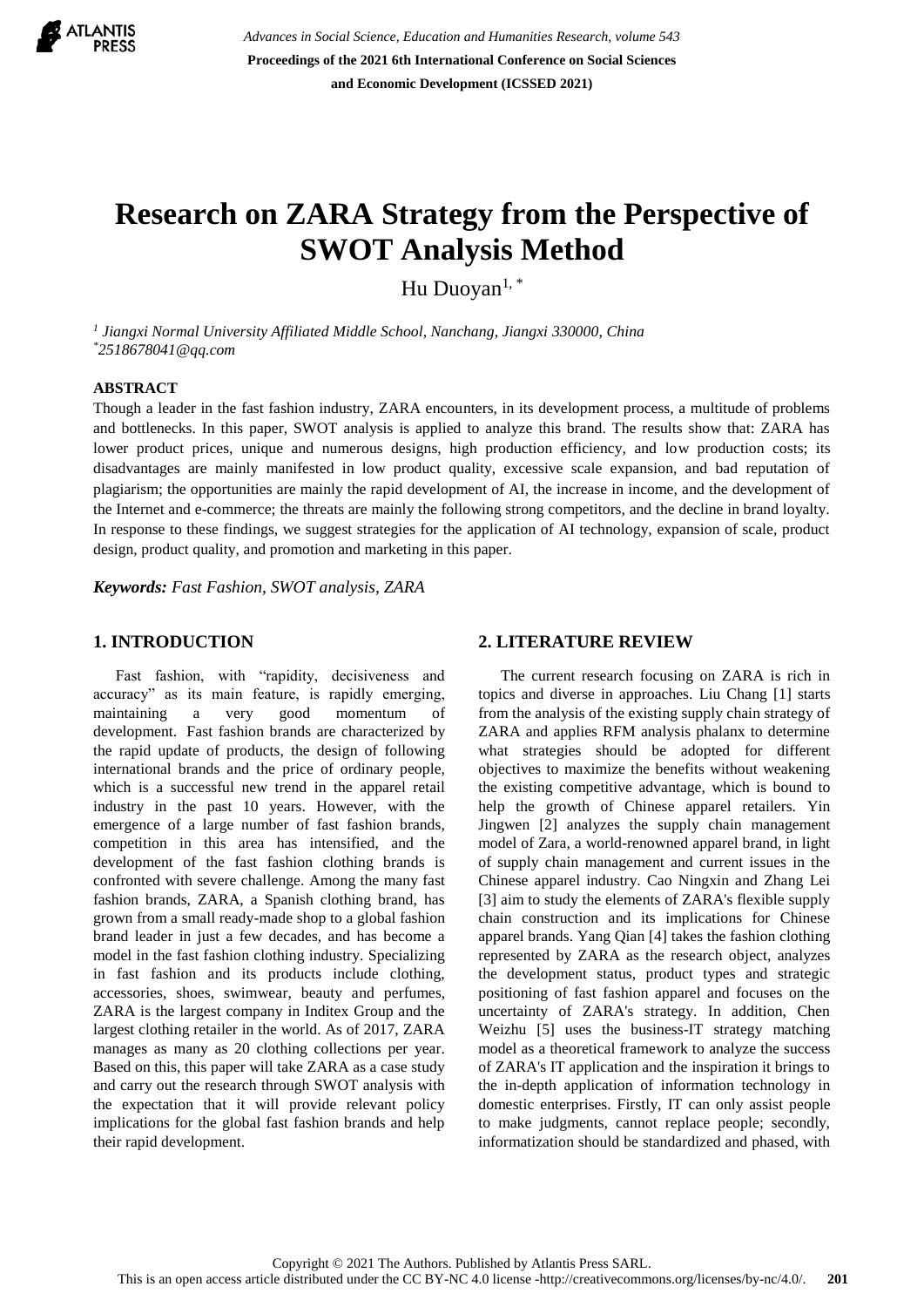

a focus; thirdly, technical solutions should start from the inside; fourthly, process optimization should be taken as the key point; fifthly, business process must be effectively integrated with IT. Based on brand image evaluation theory, Qie Kexin et al. [6] proposed a brand image of ZARA "Civilian Fashion" consisting of four dimensions and 21 indicators, as well as four hypotheses on the relationship between brand image and consumer purchase behavior, and built corresponding theoretical models and empirical tests in combination with perceived value and consumer behavior theory. The results show that subjective value, communication value and product image all have a positive influence on consumer purchasing behavior, and that apparel brands should build and communicate a "civilian fashion" brand image by being close to customers, communicating culture and building products to improve brand recognition and competitiveness. Li Xuechao and Zhang Qiyue [7] analyze the significance of ZARA's brand innovation culture to the development of design innovation in China. The study suggests that ZARA should enhance the status of design from the aspects of education and enterprise, firmly establish the awareness of design innovation-driven development, and also assume corresponding social responsibilities to participate in solving social problems, thus forming a virtuous circle among enterprise, society and nature. Lu Ying [8] analyzes the O2O model development of ZARA's fast fashion brands, summarizes and draws lessons from its experience, and then puts forward improvement strategies for the O2O model development of China's fast fashion brands. Based on the characteristics of fast fashion apparel, Ning Ke [9] takes ZARA as an example to analyze the implementation of every aspect of its R&D design, production and manufacturing, finished products warehousing until the shelf sales under the guidance of cost leadership strategy from the perspective of business process reengineering concept and information technology application, and concludes the impact of this cost management strategy on ZARA's acquisition of competitive advantage. Yan Di [10] systematically analyzes ZARA's brand strategy of 3Vs (value customer, value proposition, value network) through detailed and informative research on ZARA, and concludes that vertical integration of production, strong design and development ability, and rapid response to fashion are ZARA's unique business model and the way to make profits. Liang Chenzhang [11] applies Michael Porter's five forces model of "industry competitive characteristics" to study the competitive situation of ZARA. In the basis of the STP marketing theory, Tian Qing [12] gives marketing recommendations for the ZARA brand and proposes the further development of the ZARA brand based on the four guarantees of organization, personnel, technology, and system. In addtion, Li Wenchen [13] draws some inspirations of ZARA's marketing strategy in China for Chinese local

apparel brands based on the analysis of the marketing strategy of fast fashion brand ZARA, which is to say that in order to gain an advantage in the competition, Chinese local clothing brands must make some achievements in brand effect, design talent training, rapid supply chain construction, international operation and other aspects, so as to improve the competitiveness of Chinese clothing brands and make the clothing industry bigger and stronger. Wu Xinlu [14] looks for the inspiration that ZARA can bring to cost control in China's fast fashion apparel industry through the experience and effect of ZARA's cost control, and puts forward the promotion suggestions for cost control in China's fast fashion apparel industry. Li Sa [15] introduces ZARA's business process in China in terms of store expansion rate and distribution area, and points out the current status of ZARA's operation in China, which mainly includes the number of stores, product lines and the current status of technology application, and further analyzes ZARA's marketing environment in China from the perspectives of macro environment, industry competition environment and ZARA's own internal competition environment.

In addition, there is also literature conducting research on other fast fashion brands. Through the elaboration and comparative analysis of the operating model of H&M international fast fashion brands, Dong Hanxi [16] summarizes and organizes its reference to Chinese fast fashion, identifies the problems existing in the development of Chinese clothing brands and proposes feasible measures to solve them, that is, only by developing correct and appropriate business strategies, establishing a good brand image, Chinese enterprises can stand the test of time and the choice of the market. Guo Leya [17] takes the example of leading domestic clothing brand Metersbonwe and foreign brand Uniqlo to discuss the rules and methods that fast fashion apparel should master in carrying out the merchandising of their products. Using marketing theories such as STP and 4P, Xiaoxing Peng [18] analyzes whether and how digital marketing strategies for fast fashion apparel brands can be innovative in the era of big data.

# **3.SWOT ANALYSIS**

SWOT, also known as Strength crisis analysis, Strengths and weaknesses analysis, SWOT or Dawes Matrix, is a method of analyzing a company's competitive situation and is one of the basic analysis methods of marketing. By analyzing strengths, weaknesses, opportunities and threats of enterprizes, it is possible to conduct an in-depth and comprehensive analysis of a company's competitive advantages and position its competitive advantages before formulating development strategies.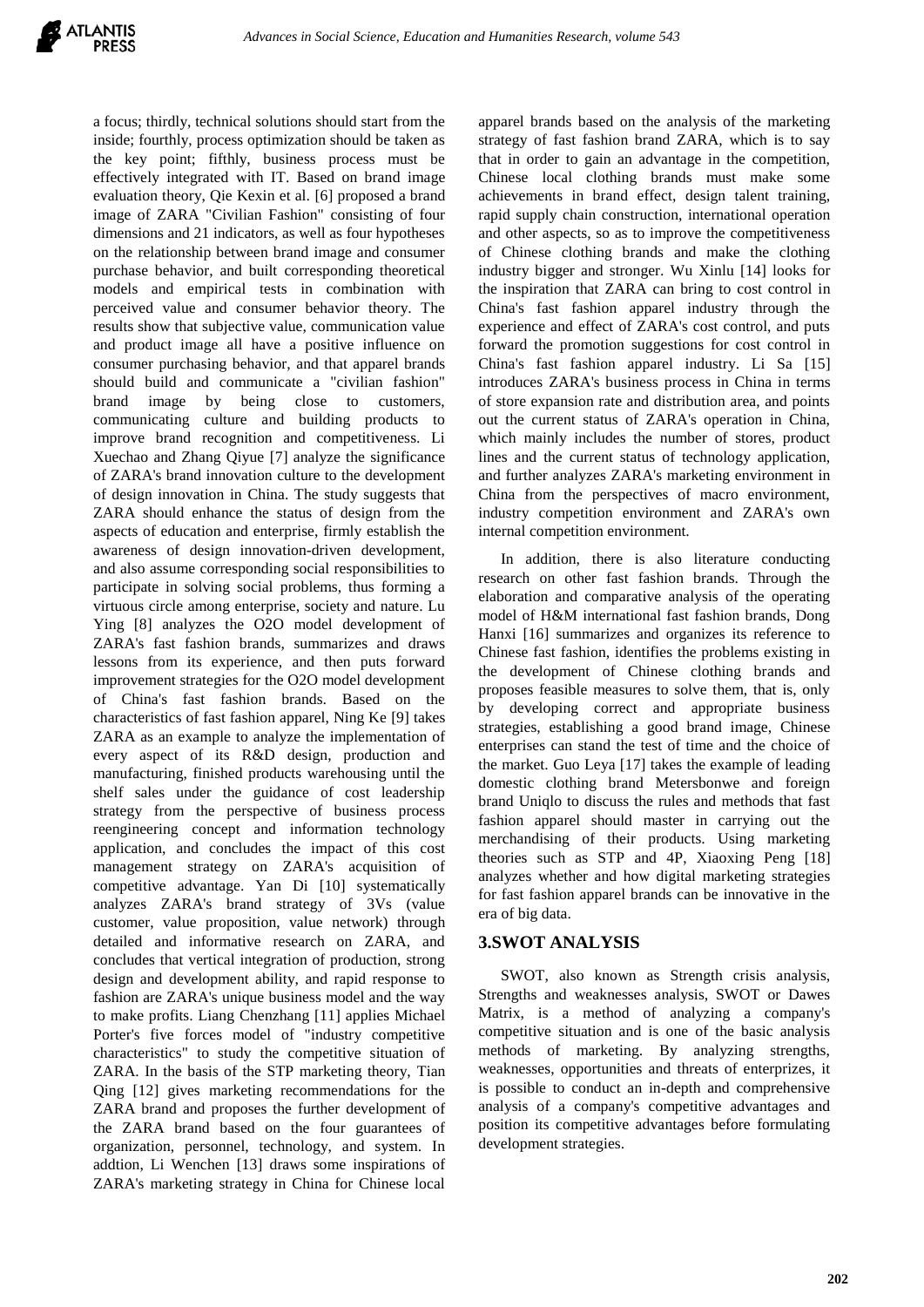

### *3.1. Strengths of ZARA*

Lower product prices. ZARA is targeting young and middle class customers who pursue fashionable products at affordable prices. However, there are not enough brands in the market to achieve the perfect match between quality, style and price. ZARA's biggest advantage is its unique design approach to making highend fashion affordable, offering quality products that are as fashionable as high-end fashion brands, but at a lower price. This means that ZARA attracts the young fashionistas by offering similar styles to the big international brands, at affordable sportswear prices, and even attract a larger customer base and a higher level of loyalty.

Unique and numerous design styles. With a team of hundreds of designers and buyers who travel around the world for fashion weeks and shows, they select the most popular styles and quickly send them to ZARA's headquarters in Spain, where they are modified and repackaged in the ZARA style. As a result, ZARA quickly launches over 10,000 new fashion items each year, and they design up to 50,000 styles, from which they select the best pieces to bring to market. Other brands usually launch only two to three thousand new designs a year, so there is a big gap between the number of designs of other brands and that of ZARA. In terms of design, ZARA is committed to building high-end brand image, effectively improving the taste of clothing design, blurring the boundary with "luxury and big brands", and winning the middle and high-end consumer groups with high cost performance through design advantages. In addition, the unique design approach gives ZARA products exclusivity and reduces the chance of clashing with others.

Highly efficient production. In the fashion industry, design is usually conducted in developed countries, while production is done in developing countries with advantage of low cost but also the disadvantage of slow processing. However, 80% of ZARA's products are produced in Europe, and half of the production is done in its owned factories or the factories under its control. Although the cost is 15%-20% higher than outsourcing, the high efficiency it brings to the company effectively reduces the risk of inventory overstocking, thus maintaining a relatively stable profit margin. In other words, ZARA has broken the traditional pattern of "design in the first world, processing in the third world", and has increased its production efficiency so that a product can be designed, selected, dyed, cut, sewn, ironed, shipped, and put on the shelves in as little as 3 weeks.

Lower production costs: ZARA's marketing costs are very low. It does not carry out large-scale advertising, nor does it have any star marketing strategy. Instead, it pays attention to store location selection,

store layout and display. In addition, since ZARA's style design is mainly based on imitation of major brands, in which they innovate and surpass, this allows ZARA to save on design costs. Although there is a large amount of money paid out every year due to title lawsuits, this cost is within reach.

# *3.2. Disadvantages of ZARA*

Lower product quality. In usual, fast fashion products cannot last for many years. In addition, ZARA's doesn't pay much attention to its product quality. As a result, its quality of the product has been worrying and it has repeatedly been the target of local industry and quality control departments. In April 2012, Greenpeace sourced 141 samples from 29 countries and regions around the world, including Arman, Victoria's Secre, C&A, Calvin Klein, ZARA, H&M, etc., and found that ZARA's clothing contained the most harmful substances. The China Beijing Consumers Association has also decided to write a letter to ZARA's Spanish headquarters, hoping that the head office can urge ZARA Beijing to take the quality of its products seriously and take effective measures to solve and improve the existing quality problems to safeguard the interests of consumers.

The overexpansion of scale. ZARA has a high expansion rate in the world, with 2,200 franchised stores in 56 countries and regions, 90% of which are ZARA direct-sale stores. Moreover, it has started the "sinking" layout on a global scale, that is, from the global first-tier cities to the second and third-tier cities expansion layout mode. However, ZARA's sales performance has only been impressive in first-tier cities, while stores in second and third-tier cities are basically on the verge of losing money due to lower material consumption levels. Such overexpansion leads to increased inventory and decreased profits. In addition, although the market is becoming saturated in some areas, with less room for profit, ZARA's expansion has not stopped.

The bad reputation of plagiarism. Since ZARA has made a lot of profits through imitation, it has to bear tens of millions of infringement costs each year. Some media ridiculed that ZARA used infringement fees as copyright fees. For example, ZARA copied illustrations from New York designer Adam J. Kurtz, prompting artists to complain. In September 2013, the Internet was besieged with Weibo posts alleging that ZARA's latest fall/winter campaign had been copied from Louis Vuitton, Saint Laurent, Stella McCartney and other brands, and that the high-priced brands were being copied by the low-priced ZARA. ZARA's plagiarism is not only a big impact on high luxury brands, but also on ZARA itself, although it will gain high profits in the early sales, but in the long run it will make the brand image in the minds of the audience greatly discounted, seriously affecting the brand's future development.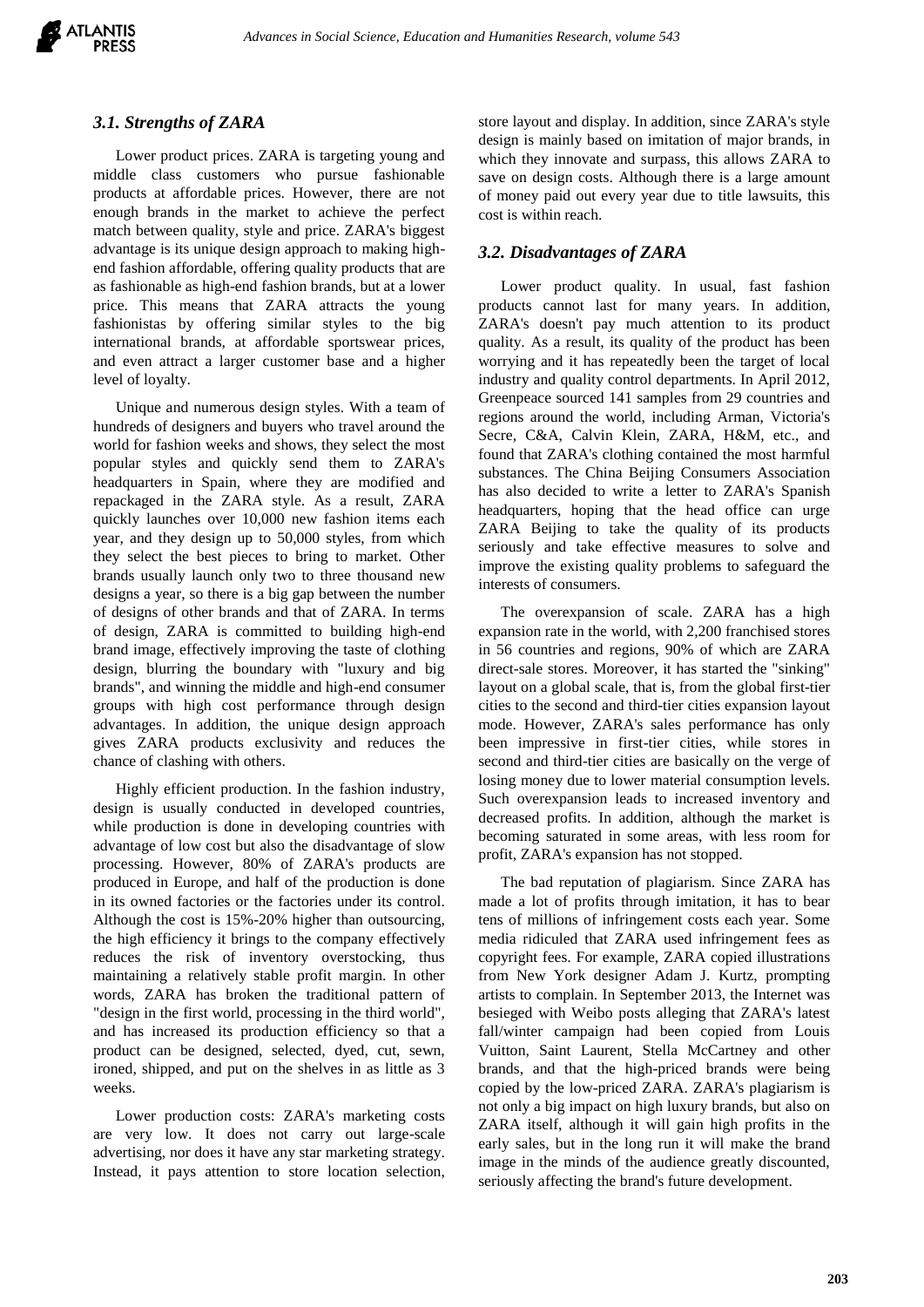

# *3.3. Opportunities for ZARA*

The rapid development of AI. In recent years, the third generation of AI algorithms, represented by deep learning, has begun to develop rapidly, and it can be applied to clothing styling, clothing color matching, garment sampling and virtual fitting. ZARA can further improve customer service by investing in AI and developing technologies such as virtual fitting.

Increase in income of the population. The continued economic development of the country and the increasing purchasing power of the target population base is one of the main opportunities for ZARA. In China, for example, the increasing income, decreasing Engel coefficient and increasing affordability in recent years will be an important opportunity for ZARA's development in the Chinese market. In addition, any developing country in the world that shows rapid development represents a potential and huge market for ZARA.

Development of Internet and e-commerce. With the rapid development of Internet technology in China, the consumption pattern of clothing industry also faces important opportunities. ZARA was one of the first fastfashion brands to open an e-commerce business in 2012, and initially adopted a self-built e-commerce model by opening its own e-commerce website, but after making little profit from its self-built website, it has adapted to the development of e-commerce in China. ZARA's ecommerce layout not only helps centralize effective inventory management, but also enables the flow of information and capital.

## *3.4. Opportunities for ZARA*

Strong competitors. The threat of competition in the fashion industry is increasing. ZARA has a wide range of products, including almost all types except clothes for the elderly, such as men's, women's, baby, maternity and accessories. This has also resulted that it has rivals all over the market and almost any clothing brand will be in competition with it. The Swedish fashion brand H&M is the most similar to ZARA and is the most threatening rival to it. The prices of H&M are about 20-30% lower than that of ZARA. In this case, ZARA is in a passive state in the market competition among the fast-fashion clothing brands that contain trend elements.

ZARA's target consumers are highly educated young people between the ages of 20 and 35, who love to pursue fashion, are quicker to adapt to the latest fashions, have a higher recognition of fashion products, and more importantly, are more sensitive to fashion elements. However, if ZARA does not have its own brand characteristics and only follows the new style of other brands, the college students may pay less attention to ZARA, not be loyal to the brand and pursue some new brands instead, which will threaten the future development and survival of ZARA.

# **4. CONCLUSION AND POLICY RECOMMENDATIONS**

#### *4.1. Conclusion*

ZARA is a leader in the sustainable development of the fast fashion industry. In this paper, we draw the following conclusions through SWOT analysis (see Table 1): first, ZARA has the advantages of low product price, unique and numerous design styles, efficient production, and low production cost. Secondly, ZARA's disadvantages mainly lie in its low product quality, excessive expansion of scale, and its deep involvement in plagiarism. Thirdly, the current opportunities for ZARA are mainly the rapid development of AI, the increase of residents' income and the development of Internet and e-commerce. Fourthly, ZARA's main threats are the strength of its competitors and the decline of brand loyalty.

**Table 1** SWOT strategy

| <b>SWOT</b>    | Content                                                                                                          |
|----------------|------------------------------------------------------------------------------------------------------------------|
| Strengths      | Low product price, unique and high<br>quantity design, high production speed, low<br>production cost.            |
| Weaknesses     | Lower product quality, overextension of<br>scale, deep involvement in plagiarism                                 |
| Opportunities  | The rapid development of AI, the increase<br>in resident income, the developpement of<br>Internet and e-commerce |
| <b>Threats</b> | Strong competitors, threats from brand<br>lovalty                                                                |

#### *4.2. Policy Recommendations*

Based on the above conclusions, this paper makes the following policy recommendations: First, take advantage of the rapid development of AI to develop more personalized services for customers and enhance their shopping experience. Secondly, we should focus on the market in popular cities and business districts instead of blindly expanding our stores according to our ability. Third, strengthen the product design innovation, and gradually get rid of the copying and blindly follow the product design model, to carry out their own design style product series, to deepen the brand image and enhance customer loyalty to the brand. Fourth, pay attention to the quality of goods, the choice of materials in the product can choose a little better material,